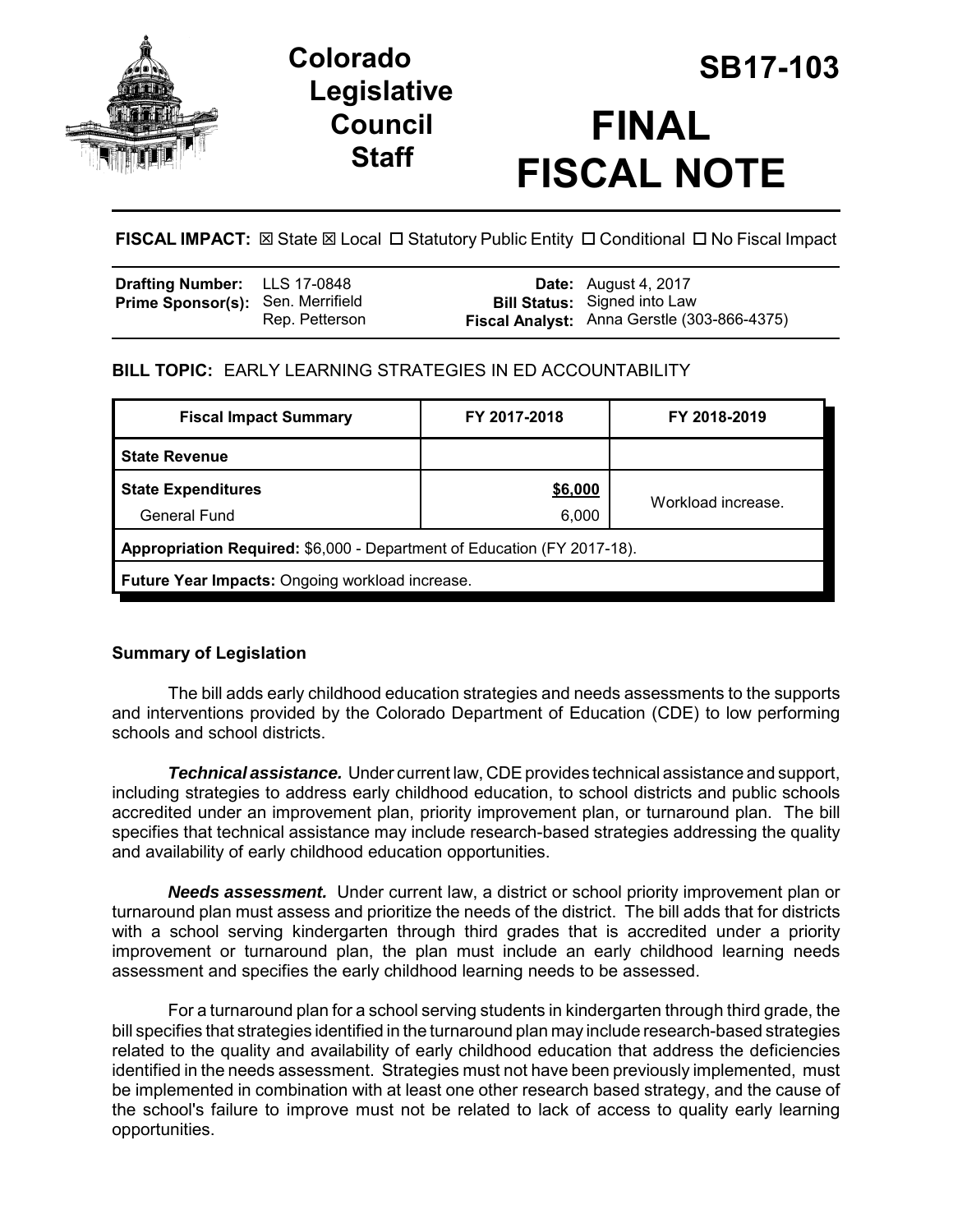### **Background**

The school accountability process results in accreditation by the State Board of Education when a district and individual schools within a district meet required laws and rules. Each category of accreditation requires the district to create a corresponding improvement plan. The five categories of accreditation and improvement plans are:

- Accredited with Distinction (met or exceeded state expectations);
- Accredited (met expectations; must implement a performance plan);
- Accredited with Improvement Plan (not met expectations; must implement an improvement plan);
- Accredited with Priority Improvement Plan (not met expectations; must implement a priority improvement plan); and
- Accredited with Turnaround Plan (not met expectations; must implement a turnround plan).

Schools are also annually assigned one of the following plans, based on performance framework metrics: performance plan, improvement plan, priority improvement plan, or turnaround plan. Schools and districts may not remain accredited in the lowest two categories for longer than five years before the State Board of Education takes corrective action.

#### **State Expenditures**

*In FY 2017-18 only, the bill increases General Fund expenditures for CDE by \$6,000* to create tools and guidance to support schools and districts that must conduct an early childhood education needs assessment and identify strategies to address those needs. The fiscal note assumes five days of consultant work at \$1,200 per day. The bill also increases the workload for the Office of Early Childhood in CDE to provide technical assistance to schools and districts related to quality and availability of early childhood education; this workload increase can be accomplished within existing appropriations.

#### **School District Impact**

The bill increases costs and workload for school districts with a school serving kindergarten through third grades and accredited under a priority improvement or turnaround plan to conduct a needs assessment related to early childhood education. Costs vary by district depending on the district plan and the types of plans required for each school within the district.

## **Effective Date**

The bill was signed into law by the Governor and took effect on June 6, 2017.

#### **State Appropriations**

In FY 2017-18, the bill requires a General Fund appropriation of \$6,000 to the Colorado Department of Education; however, the General Assembly passed the bill without an appropriation.